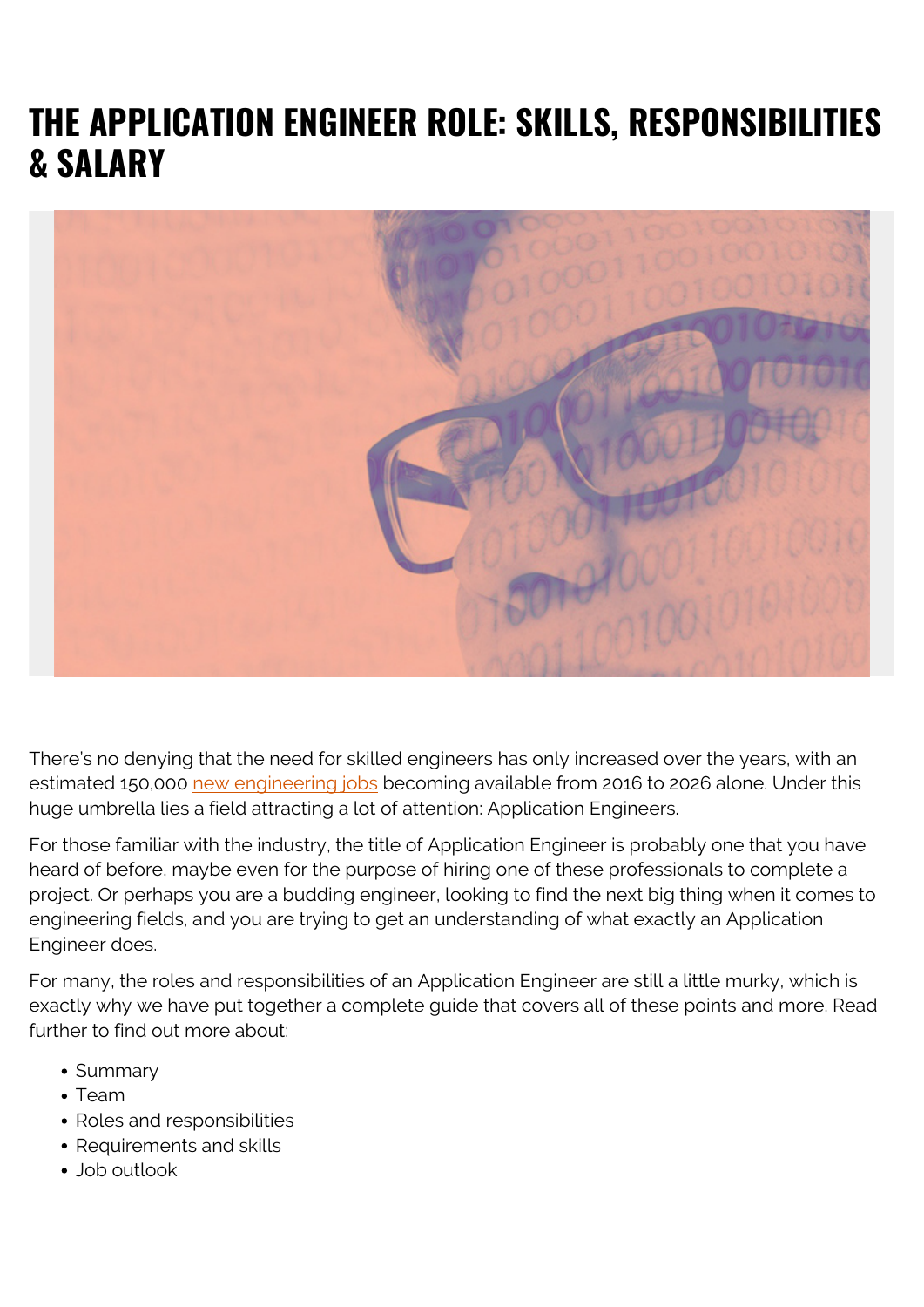# **What is an Application Engineer?**

Working as a bridge between an organization's engineering teams and its customers, Application Engineers set out to improve the overall functioning of their client's software. Utilizing customer input, needs, and sales information, these engineers use this data to design, or re-design, then develop, test, and implement complex software applications and programs. (Importantly, app engineers are different from [app developers.](https://blogs.bmc.com/blogs/application-developer-roles-responsibilities/))

In a nutshell, Application Engineers set out to improve the overall functioning of their client's software. They do so by, for example:

- Creating new [software architecture](https://blogs.bmc.com/blogs/microservices-vs-soa-whats-difference/)
- Working within existing software
- Engineering [hardware components](https://blogs.bmc.com/blogs/what-is-it-infrastructure-and-what-are-its-components/) that optimize certain technologies
- Providing technical support and expertise to their clients,
- Other tasks including testing applications, maintaining hardware, responding to customers, and leading demonstrations

They are often hired by application development firms with a variety of clients, toward the goal of meeting unique software needs. These engineers are similar to Business Analysts because of their skillful extraction of information from clients to determine the project scope and design a solution. However, unlike Business Analysts, they typically work with external clients and not on internal projects.

In addition to developing applications and improving the functioning of existing software, an Application Engineer must also possess hardware knowledge and understand technical specifications of a broad range of software to address client concerns. They are the key customerfacing team member and are also expected to have the soft skills that come along with sales and customer service.

*(See more [infrastructure & operations roles.](https://blogs.bmc.com/blogs/io-infrastructure-operations-organizations/))*

### **Team structure**

Application Engineers are often part of a technical team called the Application Development and Maintenance (ADM) team. Typically, this group is led by a Project Manager who oversees multiple teams that each have their own dedicated engineers. ADM works closely with client-side Project Leaders, **Product Owners**, and internal Senior Management to ensure application jobs are completed with accuracy.

The ADM team may also include several designers and developers in addition to the Application Engineer. As the title engineer implies, the Applications Engineer is a team lead. They are also the main point of contact for the client, representing the entire team and accountable for overall satisfaction. Essentially, they function as a bridge between ADM and the client.

The reach of the Applications Engineer spans across several departments including sales and marketing, engineering, customer service, manufacturing, and beyond.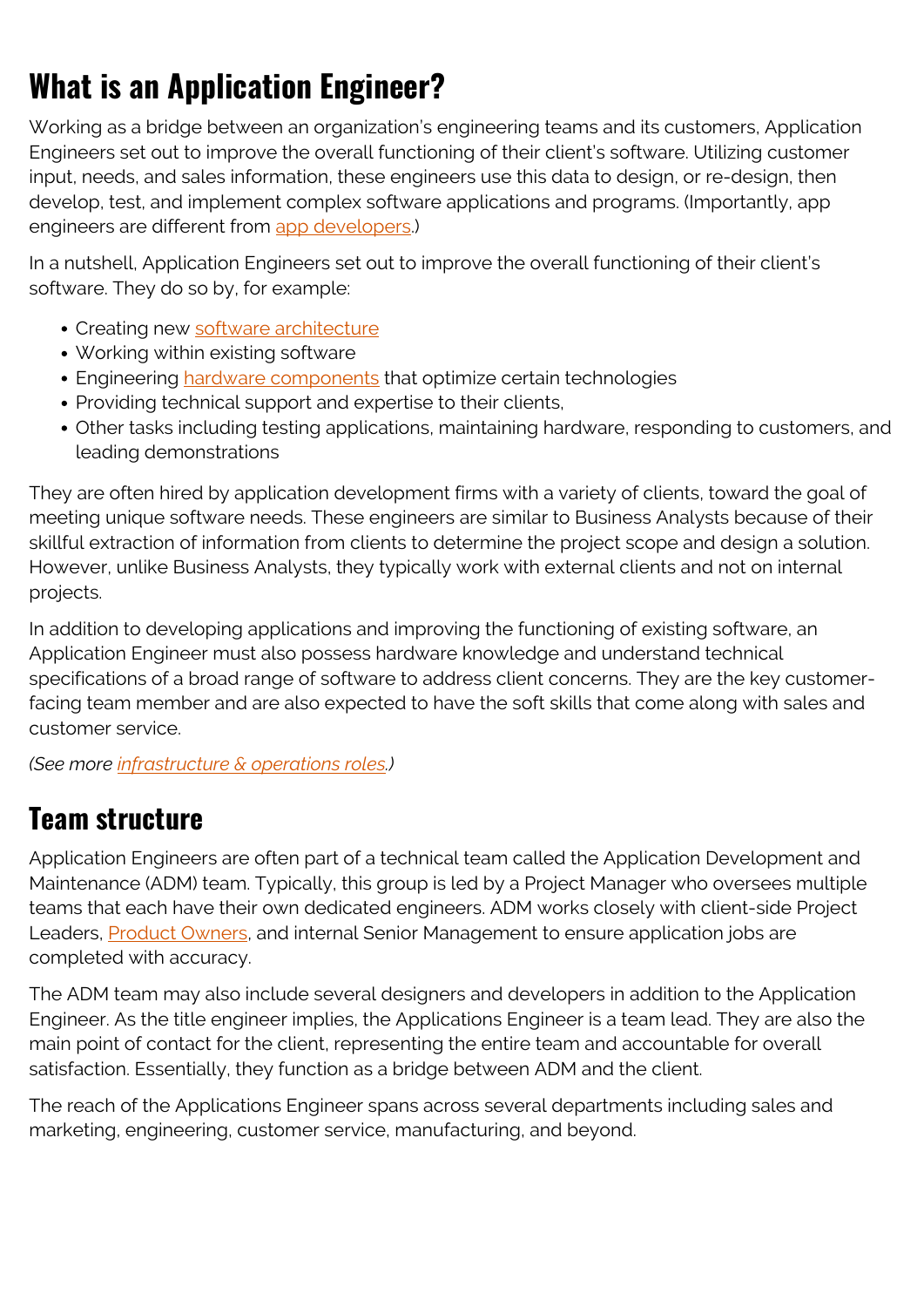

## **App engineer: roles & responsibilities**

The Application Engineer has several responsibilities that are critical to the smooth functioning of the ADM team. Let's look at these key responsibilities—which will help you understand the skillsets needed to be a successful app engineer.

### **Develop apps & improve existing software**

The primary role of an Application Engineer is to design and improve software. They perform needed evaluations with clients to understand the unique goals of each project and then implement after careful assessment.

This sometimes means they are tasked with the development of custom software. But, Application Engineers should keep thinking one-step ahead—they are also in charge of planning and implementing expansion projects for the client's current software infrastructure. So, futureproofing is top-of-mind.

For example, an Applications Engineer might be tasked with building a whole new [database](https://blogs.bmc.com/blogs/dbms-database-management-systems/) [platform](https://blogs.bmc.com/blogs/dbms-database-management-systems/) for a client. Or they may recommend only a database upgrade that allows sales representatives to see more customer contact information from the database in another application they frequent, like Microsoft Outlook. It is up to the Applications Engineer to:

- 1. Understand what the client is trying to accomplish.
- 2. Make the best recommendation for how to get there.

This means, first and foremost, Application Engineers must be comfortable with many [coding](https://blogs.bmc.com/blogs/programming-languages/) [languages,](https://blogs.bmc.com/blogs/programming-languages/) particularly those that apply to enterprise solutions.

*(Learn about [software & app modernization](https://blogs.bmc.com/blogs/application-software-modernization/).)*

### **Provide tech support to clients**

An Application Engineer also serves as a [help desk point of contact](https://blogs.bmc.com/blogs/help-desk-vs-service-desk-whats-difference/) for their clients, answering [2nd,](https://blogs.bmc.com/blogs/support-levels-level-1-level-2-level-3/)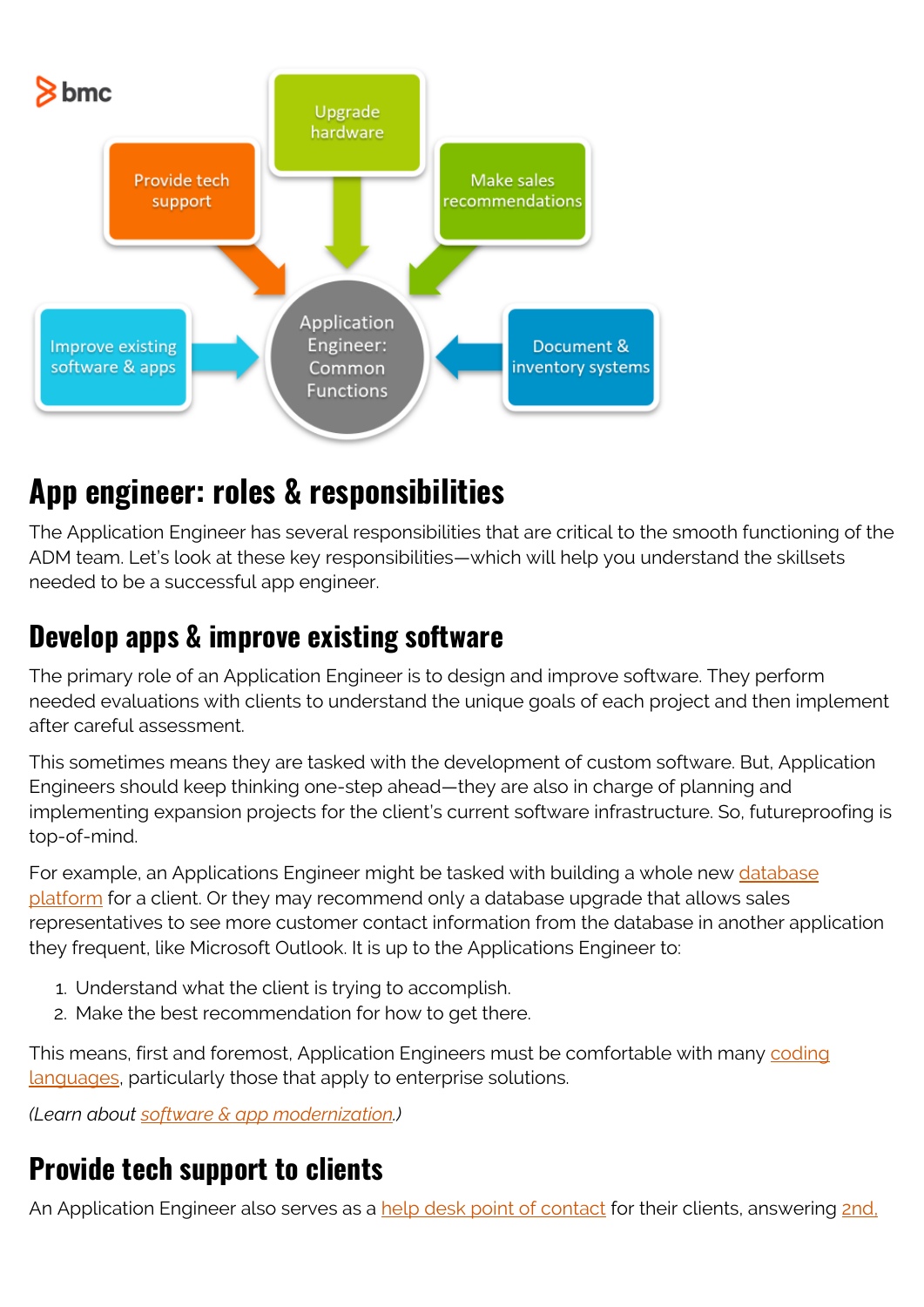[3rd,](https://blogs.bmc.com/blogs/support-levels-level-1-level-2-level-3/) and [4th tier](https://blogs.bmc.com/blogs/tier-4-support-worthwhile-invest-tier-4-support/) tech support calls.

- If working with a help desk team, the Application Engineer may define priorities and assist with the higher-level calls, ensuring quality troubleshooting services are delivered to clients in a timely manner.
- In some cases, Application Engineers will respond to client needs onsite and provide additional consultation. These kinds of tech support calls can lead to up-selling opportunities for assertive Application Engineers who are tasked with incremental sales growth.

Whether by phone or in person, an Application Engineer is always expected to deliver the highest level of customer service when responding to calls. They use their knowledge of both hardware and software, along with critical thinking skills, to provide solutions for clients from running software updates to recommending and installing new hardware components that make their infrastructure run more smoothly.

#### **Provide hardware upgrades**

Application Engineers are expected to not only understand the needs of the client but also the technical needs of their software. This means they must have a deep understanding of hardware technical specifications.

Things like server speed and [availability](https://blogs.bmc.com/blogs/reliability-vs-availability/), processor speed, and other mechanical components have an impact on software performance. (That's why experts recommend going into this field with a general computer science degree or one in electrical engineering.) In some cases, Application Engineers design and develop custom mechanical components as they relate to software applications.

For instance, some Application Engineer jobs require knowledge of solid state drives for those who are working with mobile devices. Others ask for applicants with knowledge of radio technology, or a certain type of enterprise server.

While the specific knowledge requirements of an Application Engineer will vary from position to position, it's certain that some hardware knowledge will come into play.

*(Explore the domain of [infrastructure management.](https://blogs.bmc.com/blogs/it-infrastructure-management/))*

#### **Make sales recommendations**

One role of an Application Engineer involves regularly reassessing the needs of their clients. That means looking at their current software and hardware inventory and determining where improvements can be made.

Application Engineers should be skilled at the art of up-selling. They will have many opportunities to do so during the initial consultation and follow-up tech support calls. During this process, they should be able to translate tech jargon into meaningful, relatable terms that make sense for their clients.

#### **Document & inventory systems**

Finally, since they are responsible for the documentation of service calls and inventory of all systems for their clients, Application Engineers must be detail oriented. This means: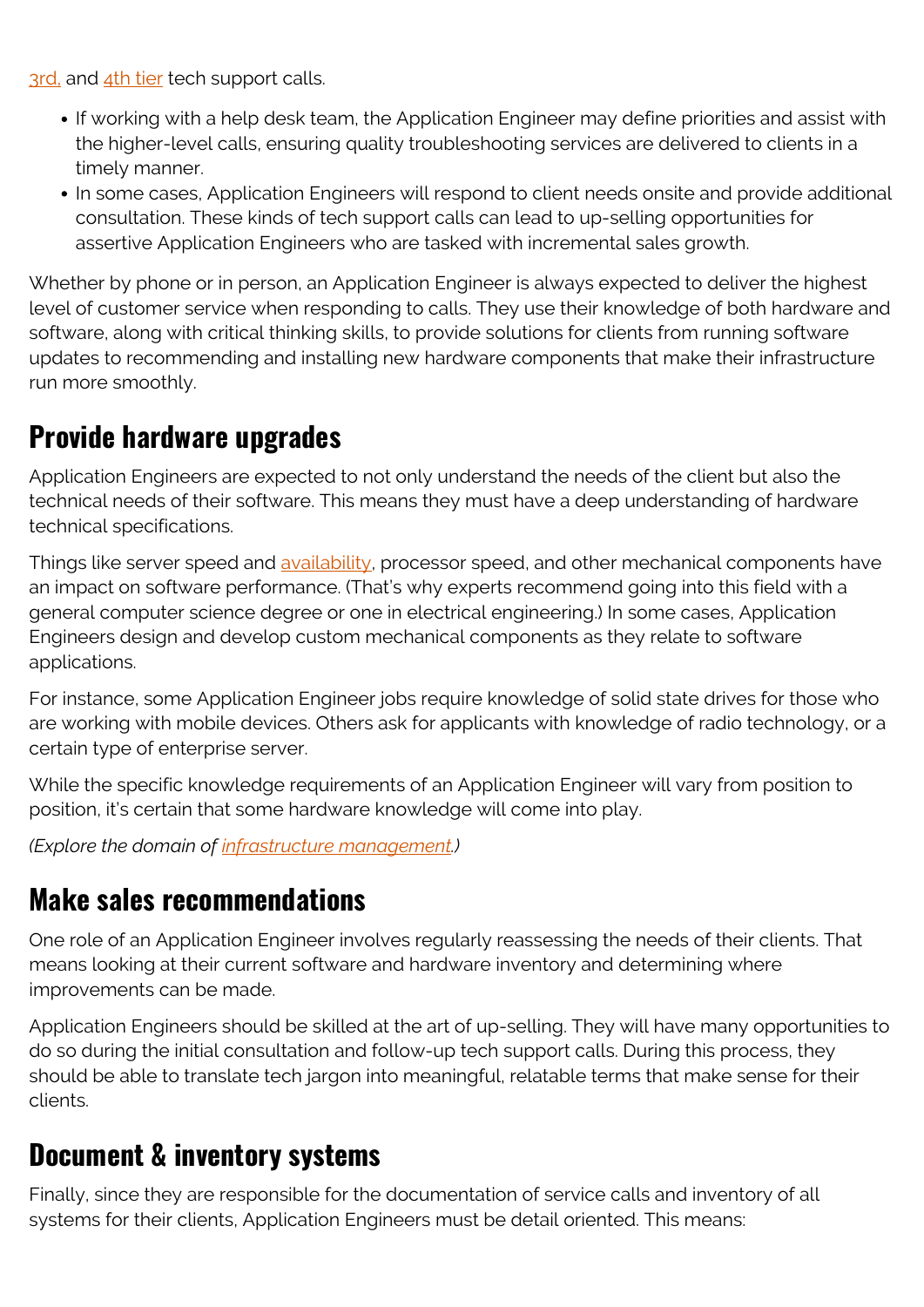- Keeping detailed records of installations and hardware components
- Logging all technical specifications required to keep systems at peak performance

In many cases, inventory software and other office software suites will be used to complete the task of inventory and documentation. The Application Engineer should be familiar with all office software necessary to complete the job.

## **Education, skills & requirements**

As one might assume, all requirements, skills, and education for an Application Engineer are going to largely relate to knowledge of designing and developing software. This isn't just a behind-thescenes role, however, so many skills are going to also involve customer service and team collaboration.

### **Education**

Most companies require Application Engineers to complete a 4-year degree in computer science or a related field. Some are even beginning to require a Master's degree in engineering in order to be considered for certain roles.

More importantly, they must also have a great deal of knowledge and experience with programming languages, development and design of enterprise programs and hardware knowledge. Most companies are looking for 5+ years of experience in these and related modalities.

Entry level IT professionals who are looking to develop their career paths in the field of Application Engineering can seek credentialing through The IEEE Computer Society. This group offers a [Certified](https://www.computer.org/product/education/associate-software-developer-certification) [Software Development Associate \(CSDA\) certification](https://www.computer.org/product/education/associate-software-developer-certification) to put new IT professionals on the right track. The certification requires a candidate to demonstrate an understanding of the principles and processes in software requirements, software design, software construction, and software testing.

After gaining work experience in the field of software development, another credential available through IEEE is the **Professional Software Developer Certification**. This certification proves competency in four key areas: Software Engineering Requirements, Software Engineering Design, Software Engineering Construction, and Software Engineering Testing.

### **Requirements**

Although the requirements for an Application Engineer position will greatly vary by company and industry, there are some general skills that most employers look for in their candidates. Some of the requirements employers seek when looking for the right person to maintain their software include:

- Relevant hands-on engineering or development experience
- Ability to develop and improve software applications
- Strong knowledge of software and coding
- Familiarity with hardware
- Project management abilities
- Minor electrical engineering experience
- Superior troubleshooting skills
- A pleasant but focused sales demeanor
- [Soft skills](https://blogs.bmc.com/blogs/soft-skills/), including exceptional customer services and interpersonal skills